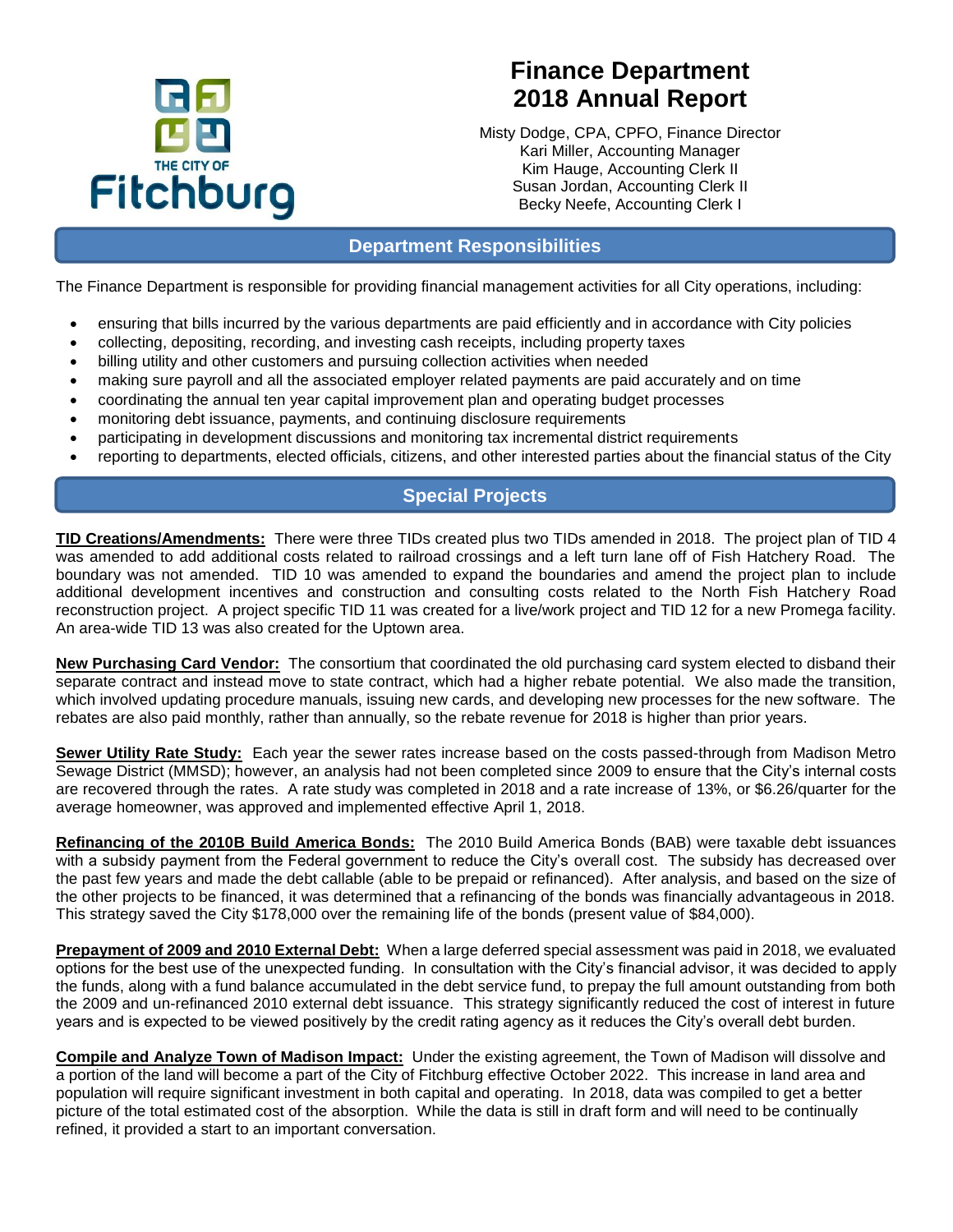#### **Process/Documentation Improvements**

The Finance Department is always looking for ways to be more efficient and/or effective. During the year the quest to continue modernizing the finance processes continued. Following are some examples of process improvements implemented during the year:

- **Electronic Workflow Implementation:** New electronic workflow processes were implemented for pre-approvals and payment requests. These projects improve efficiency for both transfer and retention of information. It also reduces errors by importing information into the accounting software, rather than manually re-keying data.
- **Timekeeping Implementation and Payroll Transition:** At the end of 2017, a vendor was selected for a timekeeping system. The City also elected to transition to the related payroll system to ensure a seamless transition of information from timekeeping to payroll. While the implementation has been challenging for the payroll office, the new software has proven to be an improvement for the employees and managers with streamlined approval processes and access to additional functionality.
- **Internal Control Review of Parks and Recreation Cash Collection:** The cash collection process for most City departments is decentralized. In 2018, we engaged an auditing firm to provide a report of recommendations to improve our internal controls in the park and recreation department. The implementation of the recommendations is continuing into 2019 but has already improved segregation of duties, monitoring controls, and physical security.
- **New Park Fee Fund:** Act 243, also known as the Developer Bill, was adopted in 2018 and created new reporting and refund requirements for park fees collected after the effective date. A new fund was created to better track the fees collected by development and better monitor the spending requirements.

### **Vendor Payments**

Over the past nine years, the volume of transactions has been relatively stable, with a few exceptions.



### **Payments to Vendors**

### **Purchasing Card Rebate Revenue**



In 2015 a new purchasing card (p-card) program was implemented to reduce the number of paper checks written. 2016 was the first full year with Citywide participation and we have realized time and material savings, a reduction in errors, and a sizeable rebate.

As mentioned under the special projects section, the purchasing card program transitioned to the State contract program. This transition resulted in a skewed rebate for 2018 as it includes a rebate for transactions from 3/1/17-12/31/18, almost two years worth of rebate.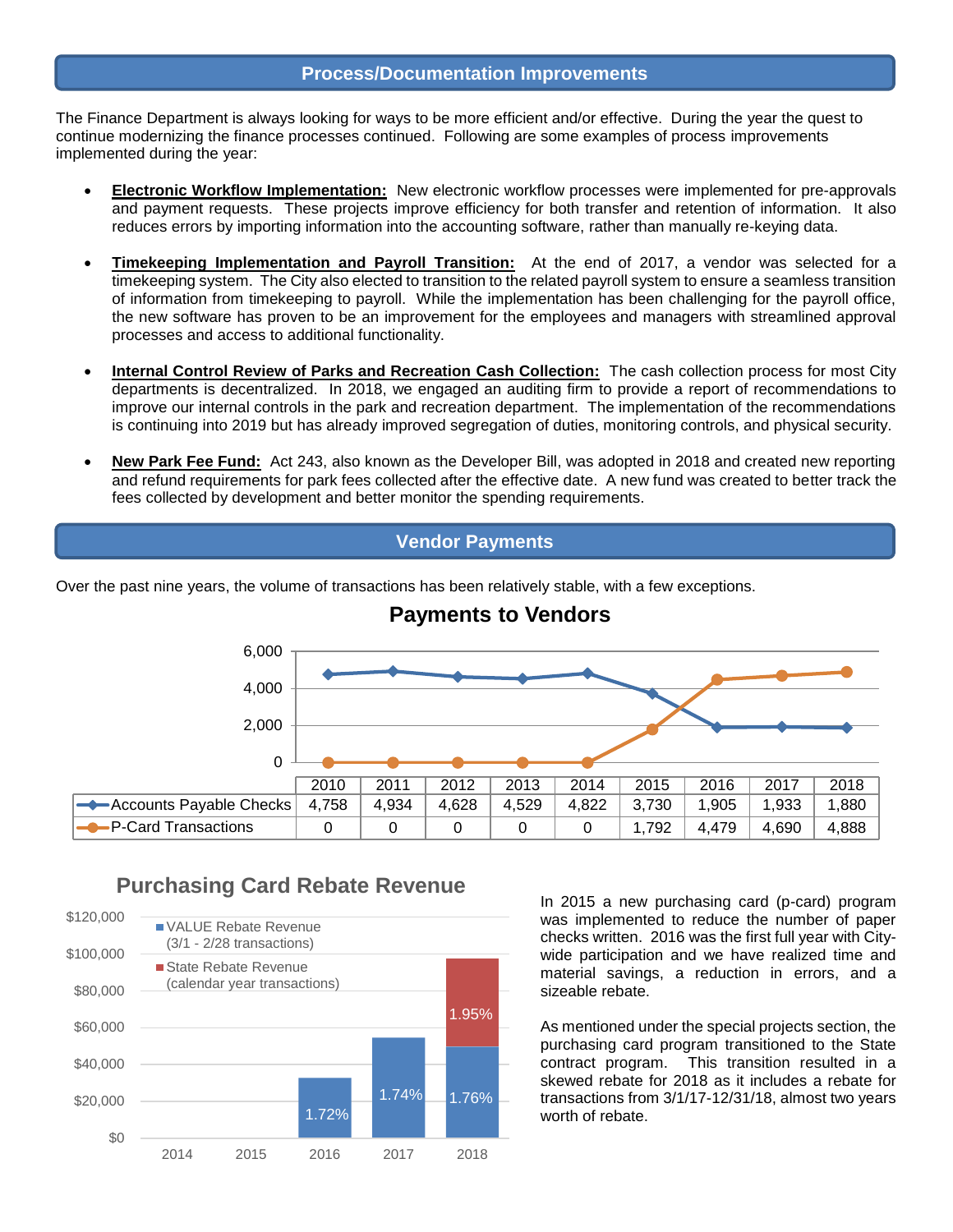### **Employee Payments**

In 2013, payroll shifted from all paper checks to available electronic ACH. In addition, direct deposit became required for all new hires. Direct deposit is more convenient for most employees and saves the City time and money. With the new timekeeping and payroll software noted in the process improvement section, an option is available for employees to signup for electronic-only W-2 distribution. In 2018, 59 employees made that election, which saved money on postage and materials.



### **Payroll Transactions**

### **Cash Collection - General**

Total number of receipts increased significantly between 2010 and 2012 due to the opening of the library in late 2011. While the Library staff collects and receipts their own money, the Finance Department is involved in verifying the receipts, reconciling the deposits, and bringing the deposits to the bank. Other than that change, the number of receipts has remained relatively consistent. Note: This chart excludes property tax receipts, which are processed through a different software.



|                            | 2010   | 2011   | 2012   | 2013   | 2014   | 2015   | 2016   | 2017   | 2018   |
|----------------------------|--------|--------|--------|--------|--------|--------|--------|--------|--------|
| General Receipts           | 3.640  | 4.700  | 3.897  | 4.428  | 4.692  | 4.799  | 6.366  | 7.091  | 7,040  |
| ■ Library Receipts         |        | 1.031  | 7.347  | 8.429  | 8.897  | 9.123  | 9.548  | 9.537  | 9,491  |
| ■ Utility Billing Receipts | 23,727 | 24.401 | 24,679 | 24,127 | 25.320 | 25,241 | 24.588 | 25.031 | 25,065 |

**Receipts**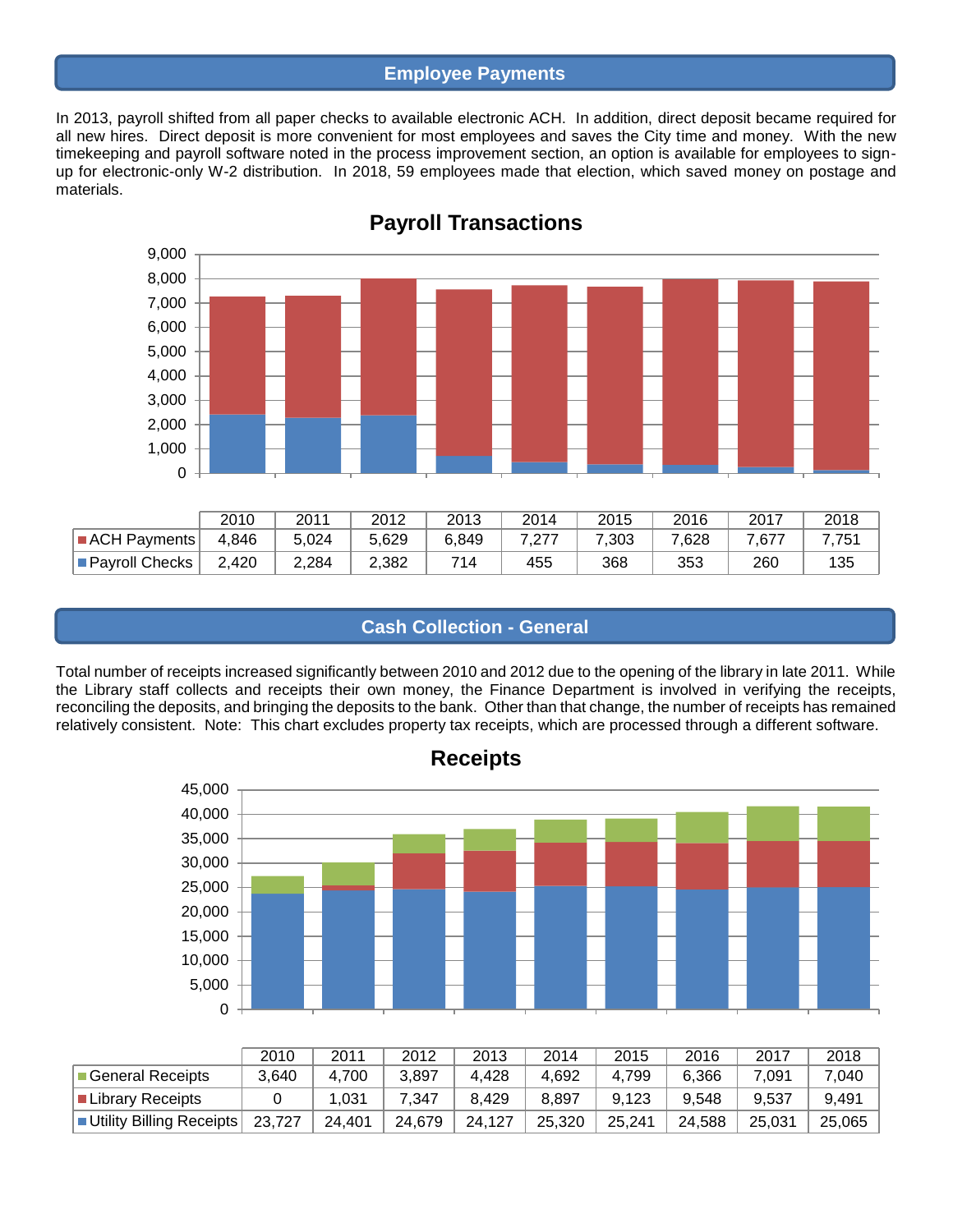The process performed by the Finance Department that is most visible to citizens is utility billing and collection. Utility bills are issued quarterly in March, June, September, and December and include water, sewer, storm water, and fire protection charges.



The number of utility customers continues to rise as new housing projects are completed. Since 2010 there have been about 500 additional utility customers. The increase in workload has been able to be managed within the Finance Department due to process improvements and a restructuring of the Department in 2015. An additional part-time utility billing assistant was authorized and hired in 2018 and is the first increase in permanent staff within the Finance Department in at least 20 years.

The Automated Meter Information (AMI) system project for the utilities began in November 2012 and was completed in February 2018. There are over 6,300 meters installed throughout the City that all needed to be changed as a part of this project.

The other area of efficiency we are promoting is the increased use of our automated bill payment methods. In 2013, online bill viewing and free online payment was implemented. This new payment option has significantly decreased the number of payments that require manual processing. We continue to promote auto deposit from a customer's checking account as the most efficient payment method, with no fees to either the customer or the utility.

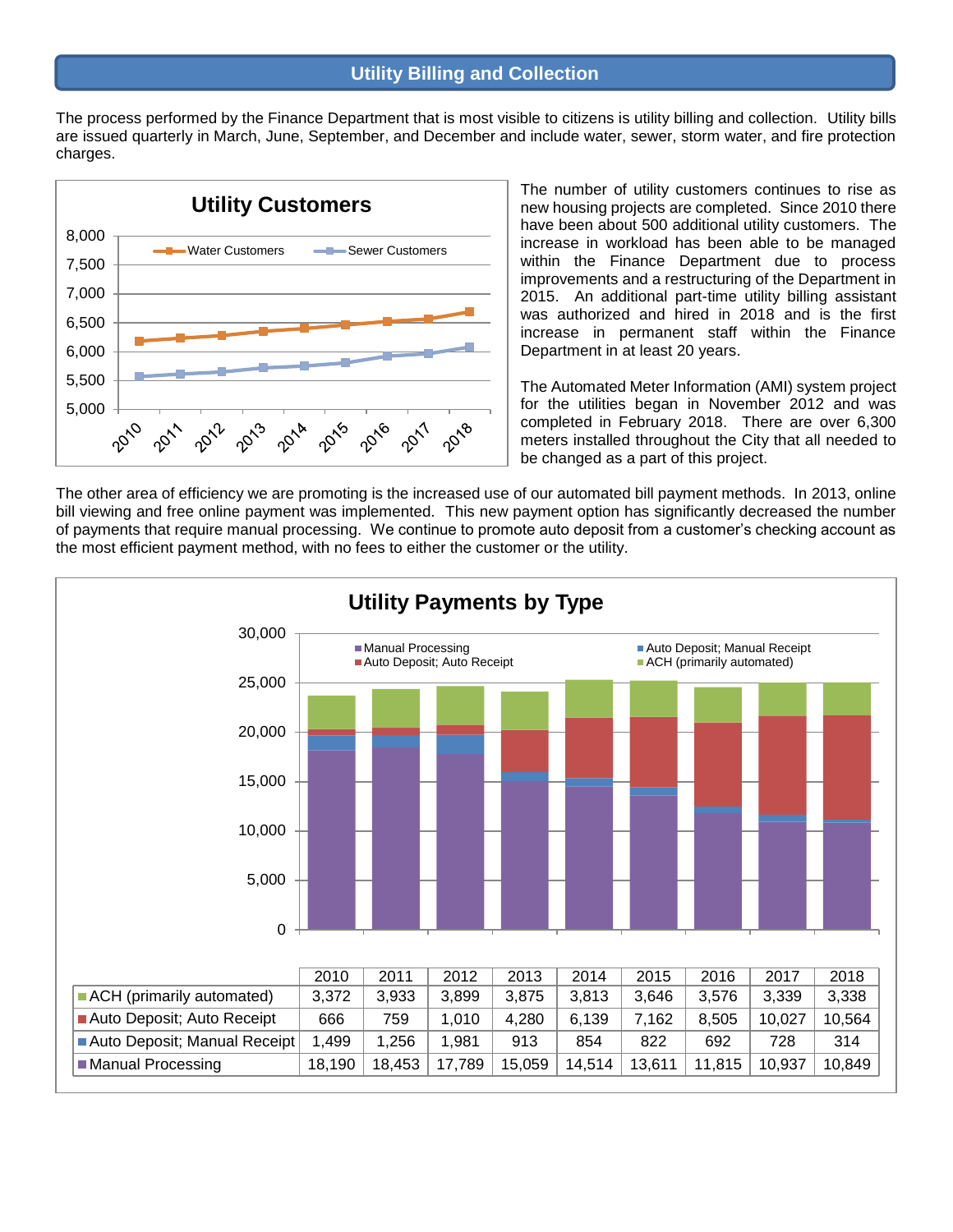#### **Property Tax Collection**

The second most visible Finance Department process is property tax collection. We collect property taxes not just for the City of Fitchburg but also for the overlying jurisdictions, including the three school districts, Madison College (MATC), State of Wisconsin, and Dane County. Property tax bills are issued in December each year for the current year's tax roll and the following year's budget (e.g. the 2017 tax bills were issued in December 2017 and collected through 2018 to pay 2018 expenses). For real property, the City collects payments through January 31 and then the outstanding amounts are turned over to Dane County. The collection responsibility for personal property remains with the City. The total volume of collections has risen due to the increase in levies for the taxing jurisdictions.



**Tax Roll by Jursidiction (based on tax roll year)**

It is also important to note that in January 2019 (2018 tax roll) there was severe weather, which caused several closures, including mail delivery. As a result, the County extended the cut-off for municipal collection and the City receipted everything in our possession through February 4, 2019. This unique circumstance is likely the cause for the slightly higher percentage collected by the City that year.

The total number of tax bills has remained relatively stable over the past nine years. However, in 2018 the State provided an exemption for certain classifications of personal property. This change in legislation is what caused the decrease in the number of personal property tax bills from the 2017 to the 2018 tax roll. That decrease was overshadowed by the significant increase in the number of real property tax bills caused by the number of single family home lots created in 2017 that were first taxed separately as of 1/1/18.

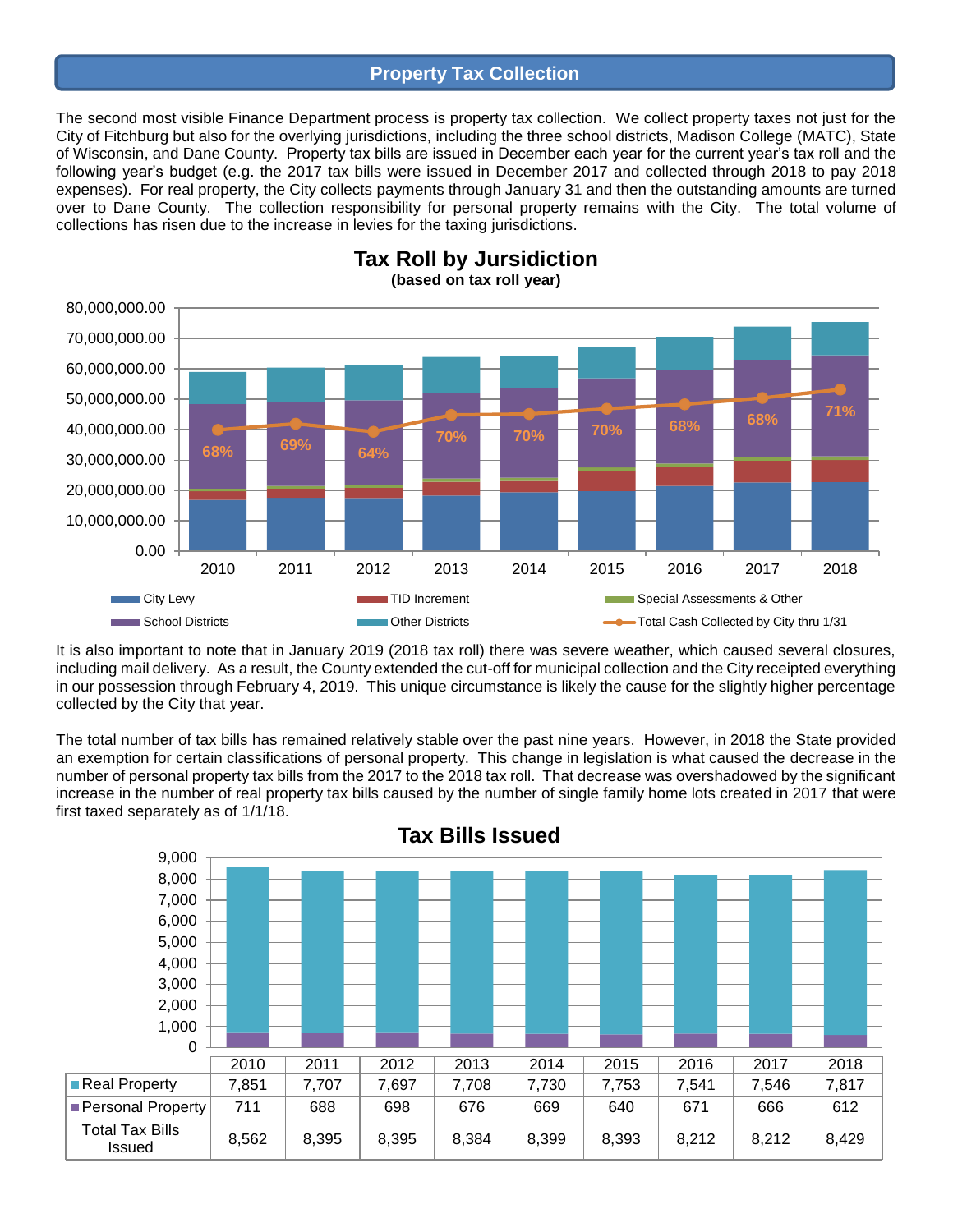#### **Expenditure Budgets**

The Finance Department monitors financial and budgetary status for the City, in cooperation with the various departments. The City has grown quite significantly in the past nine years, which has translated into larger expenditure budgets and property tax levies.

- **The General Fund** budget has remained relatively stable and has increased an average of 3.5% per year from 2010 to 2018.
- **The Library Fund** was first established in 2009 to pay the initial operating costs associated with the planning and implementation of the new programming during the construction of the new building. The library was first operational in June 2011. Beginning with the 2017 budget, the payments to and from the County for inter-library use was netted and reported as a net revenue payment. There was a larger increase from 2017 to 2018 (5.2%) due to changes in staffing levels.
- **The Debt Service Fund** expenditures have increased to pay for the external debt issued by the City to finance large projects. The largest increase was between 2010 and 2011 which was primarily the issuance of debt for the construction of the new library. Larger increases are also seen from 2014 and beyond due to the construction of two new fire stations and several large road projects that were funded by borrowing.
- **The Capital Projects Fund** variances are also primarily the result of new building construction projects funded by debt issuance. The cost to construct the library building was paid out of the Capital Projects Fund in 2010 and 2011. Large costs for the new fire stations began in 2014 and are expected to continue through 2019. In 2017 the reconstruction of Lacy Road from a rural to urban road was completed. Payments on the debt issued to finance these projects are later paid by property taxes, through the Debt Service Fund.
- **The Other Funds** category has seen modest changes with some exceptions. The TID #4 budget has increased significantly due to projects, payment of developer pay-as-you-go (PAYGO) incentives, and debt service payments for the Highway 14 interchange. TID #6 also paid for two new roads, Spoke and Sprocket, to help spur development. In addition a new TID #9 and a new Technology internal service fund were included in the 2016 budget. A new TID #10 and insurance/risk management internal service fund is included in 2017; however, the total dropped due to timing of project costs with the TID budgets. In 2018, an early payoff of a PAYGO incentive and a prepayment of a large portion of the interchange debt is included.



## **Expenditure Budgets by Fund**

- (a) The "All Other Funds" category includes:
	- Special Revenue Funds: grants/donations, park dedication, cable, refuse and recycling, police training and drug enforcement, community and economic development authority (CEDA)
	- Tax Increment Financing District Funds: TID #4 Fitchburg Technology Campus, Agora, and Fitchburg Technology Campus II/Uptown; TID #6 – Orchard Point and Arrowhead; TID #7 – North Fish Hatchery; TID #8 – Brown Business Park; TID #9 – Sub Zero; and TID #10 – North Fish Hatchery
	- Enterprise Funds: Water, sewer, and storm water utilities
	- Internal Service Funds: technology and insurance/risk management